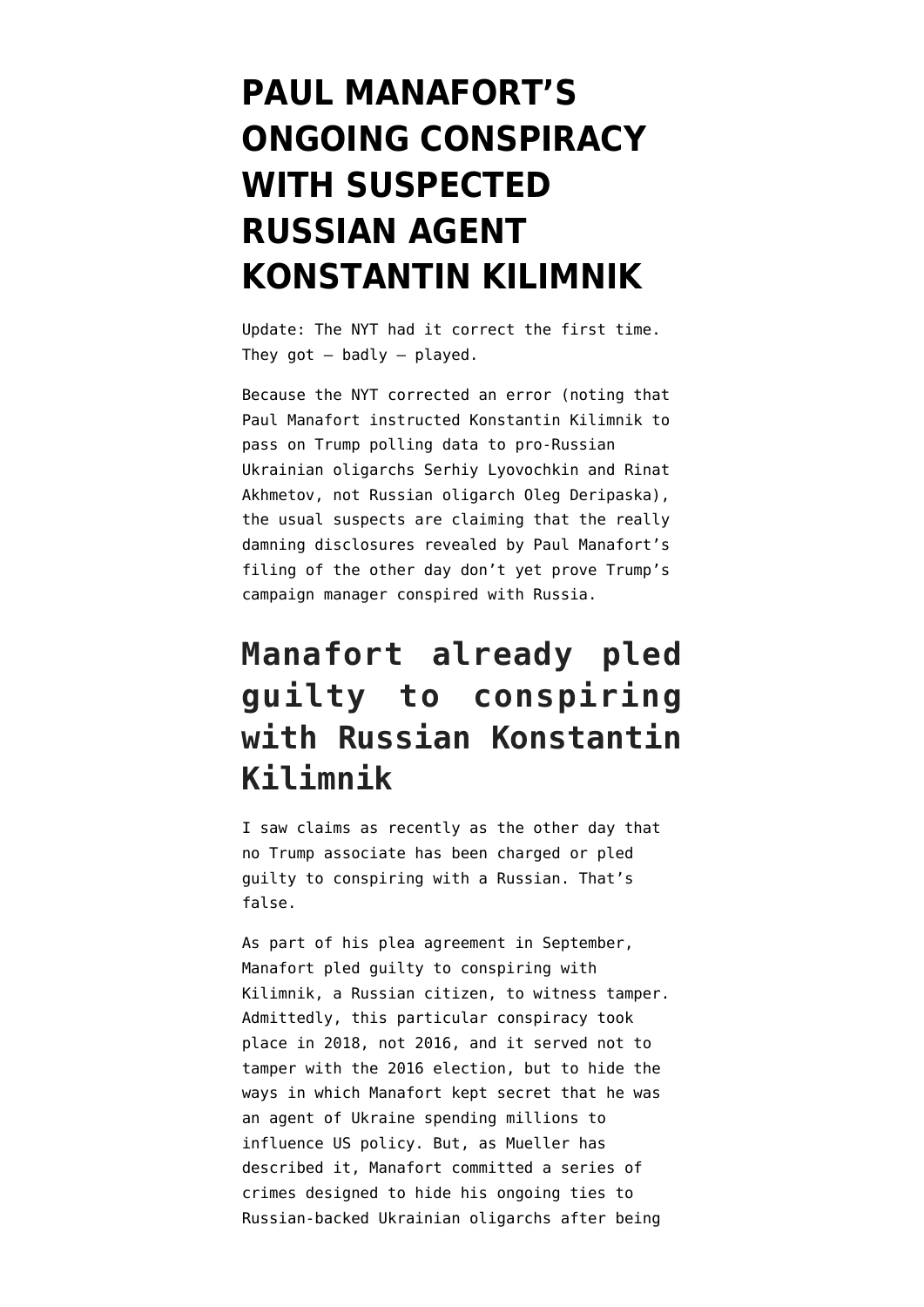fired from the Trump campaign in significant part to sustain lies he and Rick Gates told while still working for Donald Trump.

In other words, one purpose of his conspiracy with Kilimnik was to hide the fact that Trump's campaign manager — who, in spite of being broke, worked for "free" throughout the campaign — had been a paid agent of Ukraine.

# **The Russian Manafort conspired with, Konstantin Kilimnik is suspected of ties to the same agency that hacked the DNC**

Past Mueller filings have made it clear that Kilimnik is suspected to have ties to a Russian intelligence agency. The FBI [thinks so.](https://www.courtlistener.com/recap/gov.uscourts.dcd.193647/gov.uscourts.dcd.193647.19.0.pdf)

> Federal Bureau of Investigation Special Agents assisting the Special Counsel's Office assess that [Kilimnik] has ties to a Russian intelligence service and had such ties in 2016

#### And Rick Gates knew of those ties.

During his first interview with the Special Counsel's Office, [Alex] van der Zwaan admitted that he knew of that connection, stating that Gates told him [Kilimnik] was a former Russian Intelligence Officer with the GRU.

The GRU, of course, is the Russian intelligence agency that hacked the Democrats in 2016. So Manafort has pled to conspiring not just with any Russian, but a Russian believed to have ties with the agency that hacked the DNC.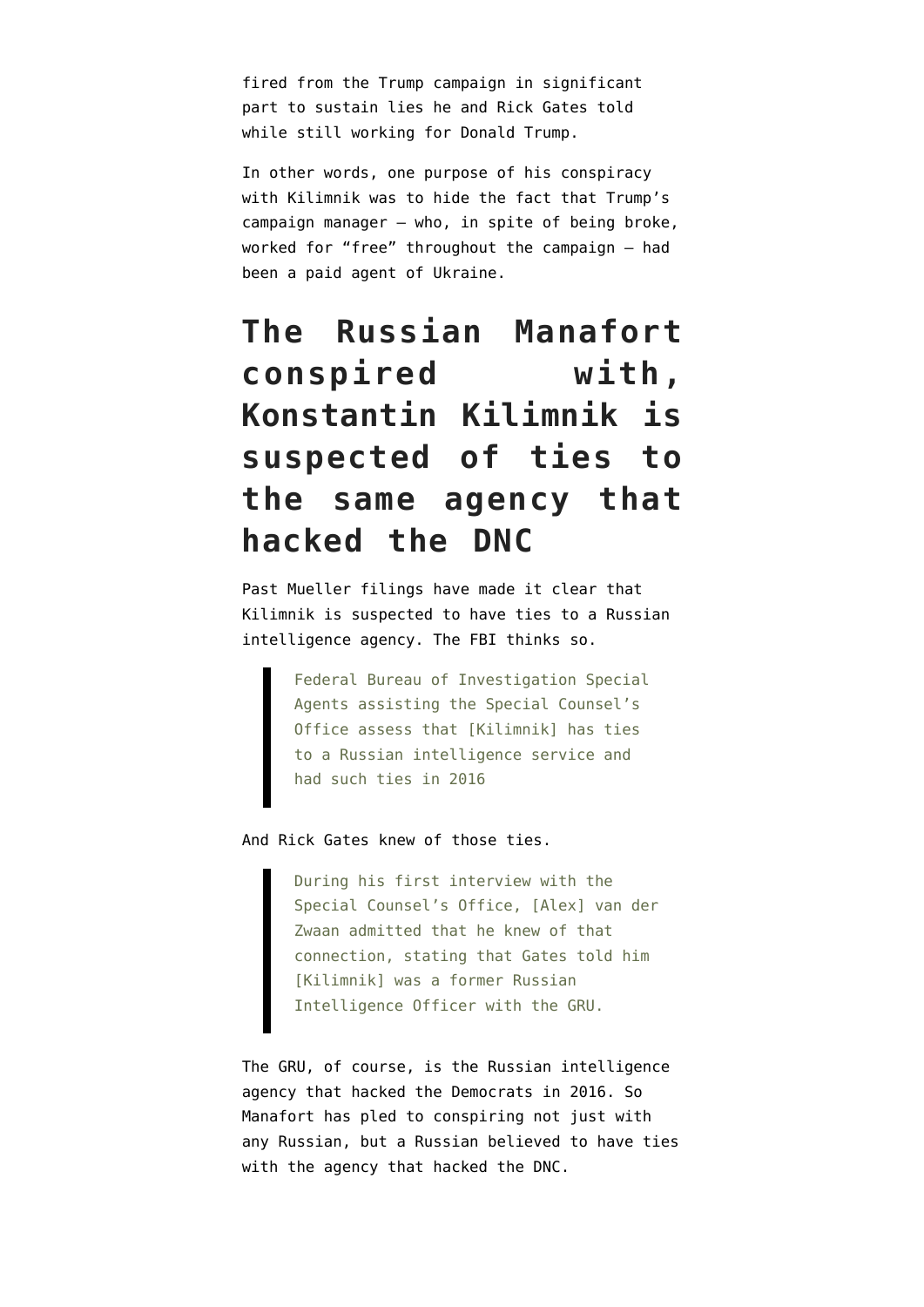**Akhmetov was named — in the same interview as Deripaska — in the affidavit for a 2017 probable cause search warrant targeting Manafort**

Akhmetov, one of the oligarchs with whom NYT's correction say Manafort did share data, was [described](https://www.emptywheel.net/2018/06/28/paul-manaforts-four-oligarch-search-warrant/) in the probable cause warrant the FBI used to raid Manafort's condo in July 2017. Indeed, Manafort described working for both Akhmetov and Deripaska in the same period he was supporting Viktor Yanukoych.

This suggests it's difficult to separate Manafort's historical criminal behavior involving Akhmetov from that involving Deripaska. And Kilimnik was involved in both.

# **Akhmetov and Lyovochkin were paying Manafort while he was working for Trump for "free"**

As part of Manafort's spox's "clarifications" about the disclosures made clear in the redacted filing, he admitted that a \$2.4 million payment Manafort anticipated — in an [August 2016 email](https://www.emptywheel.net/wp-content/uploads/2018/08/175-2016.08.11-Email-C.-Laporta-to-P.-Manafort-re-377-Union-St-loan_Redacted.pdf) to his accountant — that he would receive in November was from Akhmetov and Lyovochkin. While that payment is understood to be debts owed for past work, his decision to share campaign data with the oligarchs seems to have been tied to ensuring he did get that payment.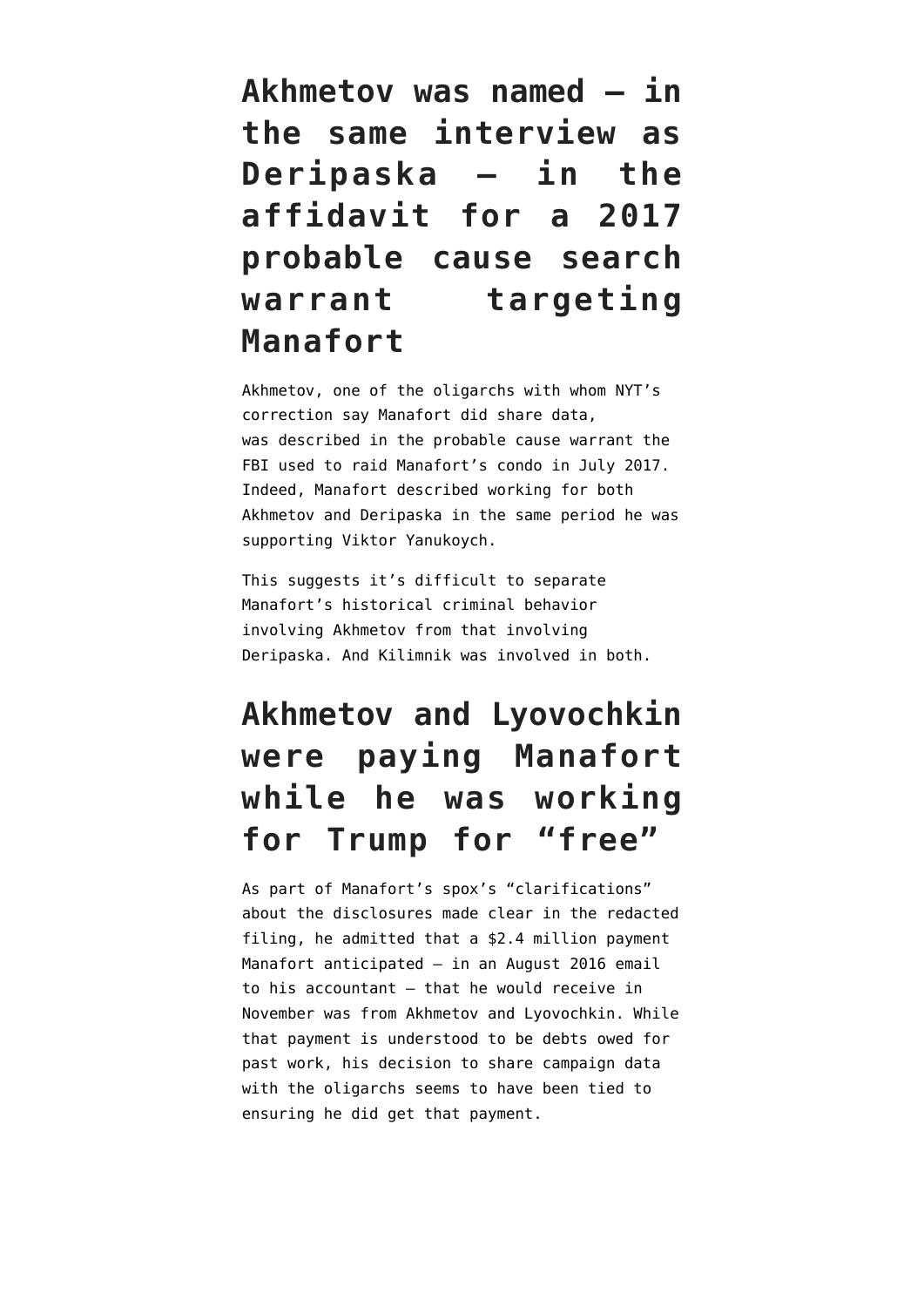On Aug 10, 2016, at 8:38 PM, Paul Manafort <pmanafort@dmpint.com> wrote:

|                                                                                                                                                                                                                                                                          | Cindy<br>The 2016 P&L should reflect collection of income earned in Ukr of 2.4M that is to be<br>collected in Nov.<br>The 1.5m should be listed as income.<br>Pls correct the P&L.<br>Paul |
|--------------------------------------------------------------------------------------------------------------------------------------------------------------------------------------------------------------------------------------------------------------------------|--------------------------------------------------------------------------------------------------------------------------------------------------------------------------------------------|
| From: Cindy Laporta <cindy.laporta@kwccpa.com><br/>Date: Wednesday, August 10, 2016 at 12:27 PM<br/>To: PJM MacAir 2014 <pmanafort@dmpint.com><br/>Cc: Rick Gates <rgates@dmpint.com><br/>Subject:</rgates@dmpint.com></pmanafort@dmpint.com></cindy.laporta@kwccpa.com> |                                                                                                                                                                                            |
|                                                                                                                                                                                                                                                                          | Hi Paul,<br>I'm working with David at Citizens bank regarding 2 last pieces needed for loan approval.                                                                                      |
|                                                                                                                                                                                                                                                                          | DMP 2016 P&L shows \$1.5 million in income.<br>1<br>a. How much more is expected in 2016?<br>b. Is \$1.5 million income or a loan?                                                         |
|                                                                                                                                                                                                                                                                          | Please ask Heather to update DMPs 2015 balance sheet and income statement<br>$\mathfrak{D}$<br>to reflect the forgiveness of Peranova debt of \$1.5 million.                               |
|                                                                                                                                                                                                                                                                          | I told David I would get back to him today.                                                                                                                                                |
|                                                                                                                                                                                                                                                                          | Thanks,<br>Cindy                                                                                                                                                                           |

If that's right, it suggests that that \$2.4 million payment, at a time when Manafort was broke but nevertheless working for "free," had some tie to his work on the campaign.

### **Lyovochkin made an illegal donation to Donald Trump's inauguration fund**

Another Kilimnik business partner, Sam Patten, [pled guilty](https://www.courtlistener.com/recap/gov.uscourts.dcd.199752/gov.uscourts.dcd.199752.7.0_4.pdf) (in part) to laundering a \$50,000 donation to Trump's inauguration fund for tickets to his inauguration.

> To circumvent the foreign donation restriction, PATTEN, with the knowledge of Foreigner A, solicited a United States citizen to act as a "straw" purchaser so that he could conceal from the [Presidential Inauguration Committee] that the tickets for the inauguration were being paid for from a foreign source. The straw purchaser paid \$50,000 for four inauguration tickets. The straw purchaser paid that sum one day after receiving from [Begemot Ventures] a check signed by PATTEN in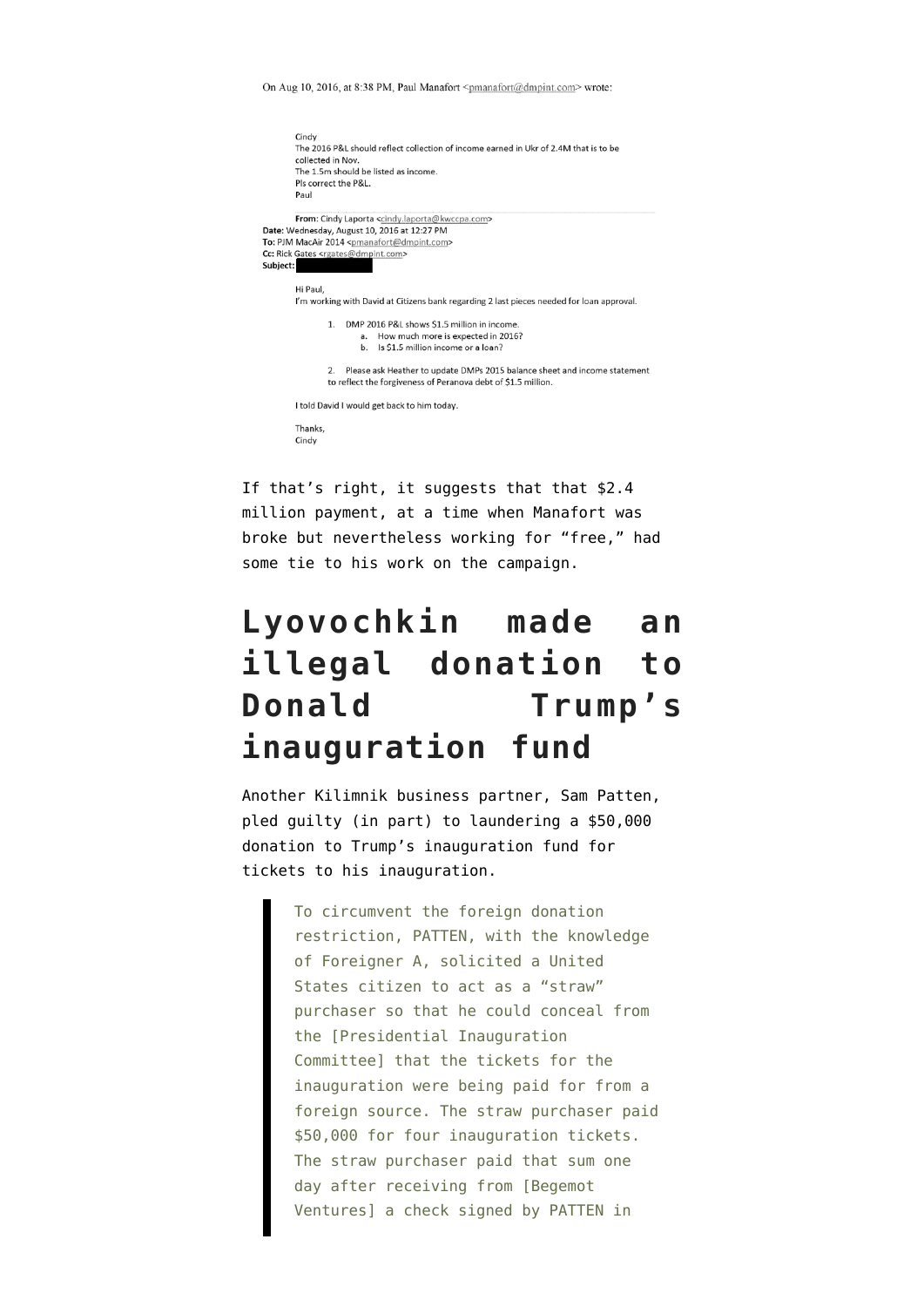the sum of \$50,000. In turn, [Lyovochkin] had paid [Begemot] for the tickets though a Cypriot account. [Kilimnik and Lyovochkin] another Ukrainian, and PATTEN were allocated the four inauguration tickets. Thereafter, PATTEN attended a PIC event in Washington, D.C. with [Lyovochkin].

Thus, in addition to paying Trump's campaign manager during the campaign, Lyovochkin made an illegal donation to Trump's inauguration (and remember, there are outstanding questions about where all the inauguration funds went).

# **Manafort discussed Ukraine every time he spoke with Kilimnik during the campaign; those discussions included a Russianfriendly "peace plan"**

Among the other lies Manafort told when he was supposed to be cooperating with Mueller pertained to his repeated conversations with Kilimnik. And while Manafort tried to minimize the persistence with which they discussed such things, suggesting he may have discussed a Ukraine peace plan more than once.

> After being shown documents, Mr. Manafort "conceded" that he discussed or may have discussed a Ukraine peace plan with Mr. Kilimnik on more than one occasion

But Mueller [maintains](https://www.courtlistener.com/recap/gov.uscourts.dcd.190597/gov.uscourts.dcd.190597.460.0.pdf) they have detailed descriptions showing the peace plan came up "at each" meeting they had, which suggests it was a key part of why the Russians and Ukrainians in